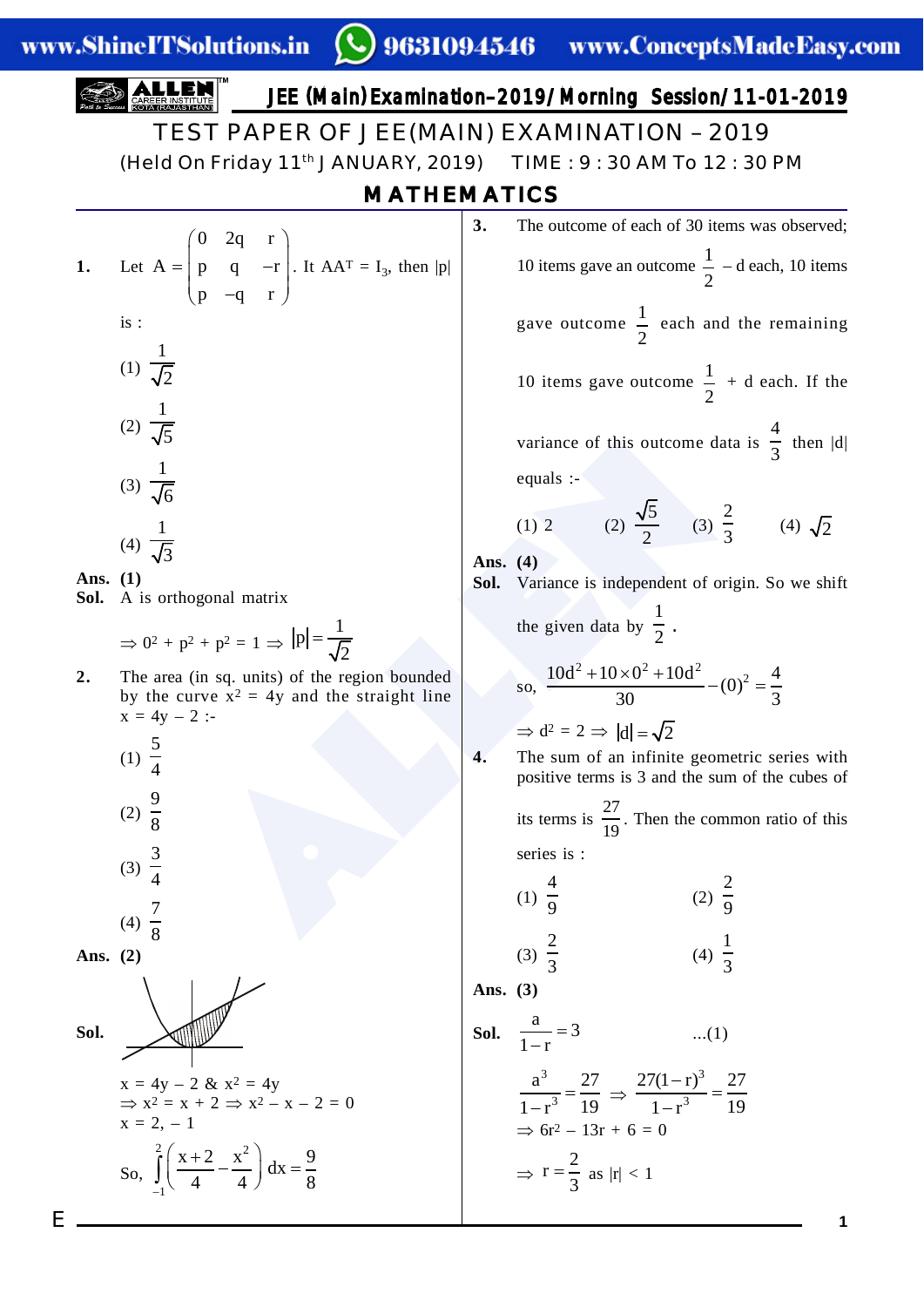.) 9631094546 www.ConceptsMadeEasy.com

JEE (Main) Examination–2019/Morning Session/11-01-2019

- **5.** Let  $\vec{a} = \hat{i} + 2\hat{j} + 4\hat{k}$ ,  $\vec{b} = \hat{i} + \lambda \hat{j} + 4\hat{k}$  and  $\vec{c} = 2\hat{i} + 4\hat{j} + (\lambda^2 - 1)\hat{k}$  be coplanar vectors. Then the non-zero vector  $\vec{a} \times \vec{c}$  is:
	- (1)  $-14\hat{i} 5\hat{j}$  (2)  $-10\hat{i} 5\hat{j}$ (3)  $-10\hat{i} + 5\hat{j}$  (4)  $-14\hat{i} + 5\hat{j}$

**Ans. (3)**

**Sol.**  $\begin{bmatrix} \vec{a} & \vec{b} & \vec{c} \end{bmatrix} = 0$ 

$$
\begin{vmatrix} 1 & 2 & 4 \ 1 & \lambda & 4 \ 2 & 4 & \lambda^2 - 1 \end{vmatrix} = 0
$$
  
\n
$$
\Rightarrow \lambda^3 - 2\lambda^2 - 9\lambda + 18 = 0
$$
  
\n
$$
\Rightarrow \lambda^2(\lambda - 2) - 9(\lambda - 2) = 0
$$
  
\n
$$
\Rightarrow (\lambda - 3)(\lambda + 3)(\lambda - 2) = 0
$$
  
\n
$$
\Rightarrow \lambda = 2, 3, -3
$$
  
\nSo,  $\lambda = 2$  (as  $\vec{a}$  is parallel to  $\vec{c}$  for  $\lambda = \pm 3$ )

Hence  $\vec{a} \times \vec{c} =$  $\hat{i}$   $\hat{j}$   $\hat{k}$  $\vec{a} \times \vec{c} = |1 \ 2 \ 4$ 243

 $=-10\hat{i}+5\hat{j}$ 

**6.** Let  $2 - \frac{1}{2}i$  =  $\frac{x + iy}{2}$  (i =  $\sqrt{-1}$ ) 3 27  $\left(-2-\frac{1}{3}i\right)^3 = \frac{x+iy}{27}(i=\sqrt{-1})$ , where x and y are real numbers, then  $y - x$  equals :  $(1)$  –85 (2) 85

$$
(1) -63
$$
  
(2) 63  
(3) -91  
(4) 91

**Ans. (4)**

**Sol.** 
$$
\left(-2 - \frac{i}{3}\right)^3 = -\frac{(6+i)^3}{27}
$$
  
=  $\frac{-198 - 107i}{27} = \frac{x + iy}{27}$   
Hence,  $y - x = 198 - 107 = 91$ 

4<br>  $\lambda^2 - 1$ <br>  $\lambda^2 - 1$ <br>  $\lambda^2 - 1$ <br>  $\lambda^2 - 1$ <br>  $\lambda^2 - 1$ <br>  $\lambda^2 - 1$ <br>  $\lambda^2 - 1$ <br>  $\lambda^2 - 1$ <br>  $\lambda^2 - 1$ <br>  $\lambda^2 - 1$ <br>  $\lambda^2 - 1$ <br>  $\lambda^2 - 1$ <br>  $\lambda^2 - 1$ <br>  $\lambda^2 - 1$ <br>  $\lambda^2 - 1$ <br>  $\lambda^2 - 1$ <br>  $\lambda^2 - 1$ <br>  $\lambda^2 - 1$ <br>  $\lambda^2 - 1$ <br>  $\lambda^2 - 1$ **7.** Let  $f(x) = \int_{x^2}^{x^2} f(x) dx$  $-1, -2 \le x < 0$  $f(x)$  $x^2 - 1$ ,  $0 \le x \le 2$  $= \begin{cases} -1, -2 \le x < 0 \\ x^2 -1, 0 \le x \le 2 \end{cases}$  and  $g(x) = |f(x)| + f(|x|)$ . Then, in the interval  $(-2, 2)$ , g is :-(1) differentiable at all points (2) not differentiable at two points (3) not continuous (4) not differentiable at one point **Ans. (4)**  $\begin{bmatrix} 1 & 2 \\ 1 & 2 \end{bmatrix}$ ,  $-2 \le x < 0$  $=\begin{cases} 1-x^2, & 0 \le x < 0 \\ x^2-1, & 1 \le x \le 0 \end{cases}$ 1,  $-2 \le x < 0$  $|f(x)| = \{1-x^2, 0 \le x < 1$  $x^2-1$ ,  $1 \le x \le 2$ and  $f(|x|) = x^2 - 1$ ,  $x \in [-2, 2]$ Hence  $=\begin{cases} x^2, & x \in [-2,0) \\ 0, & x \in [0,1) \\ 2(x^2-1), & x \in [1,2] \end{cases}$  $g(x) = \begin{cases} 0, & x \in [0,1) \end{cases}$  $2(x^2-1)$ ,  $x \in [1,2]$ It is not differentiable at  $x = 1$ **8.** Let  $f : R \to R$  be defined by  $f(x) = \frac{R}{1+x^2}$  $f(x) = \frac{x}{x}$  $1 + x$  $=$  $\overline{+}$ ,  $x \in R$ . Then the range of f is :

(1) 
$$
(-1, 1) - \{0\}
$$
 (2)  $\left[-\frac{1}{2}, \frac{1}{2}\right]$ 

(3) 
$$
R - \left[ -\frac{1}{2}, \frac{1}{2} \right]
$$
 (4)  $R - [-1, 1]$ 

**Ans. (2)**

**Sol.**

**Sol.**  $f(0) = 0 \& f(x)$  is odd. Further, if  $x > 0$  then

$$
f(x) = \frac{1}{x + \frac{1}{x}} \in \left(0, \frac{1}{2}\right]
$$

Hence,  $f(x) \in \left[-\frac{1}{2},\frac{1}{2}\right]$  $2^{\degree}$  2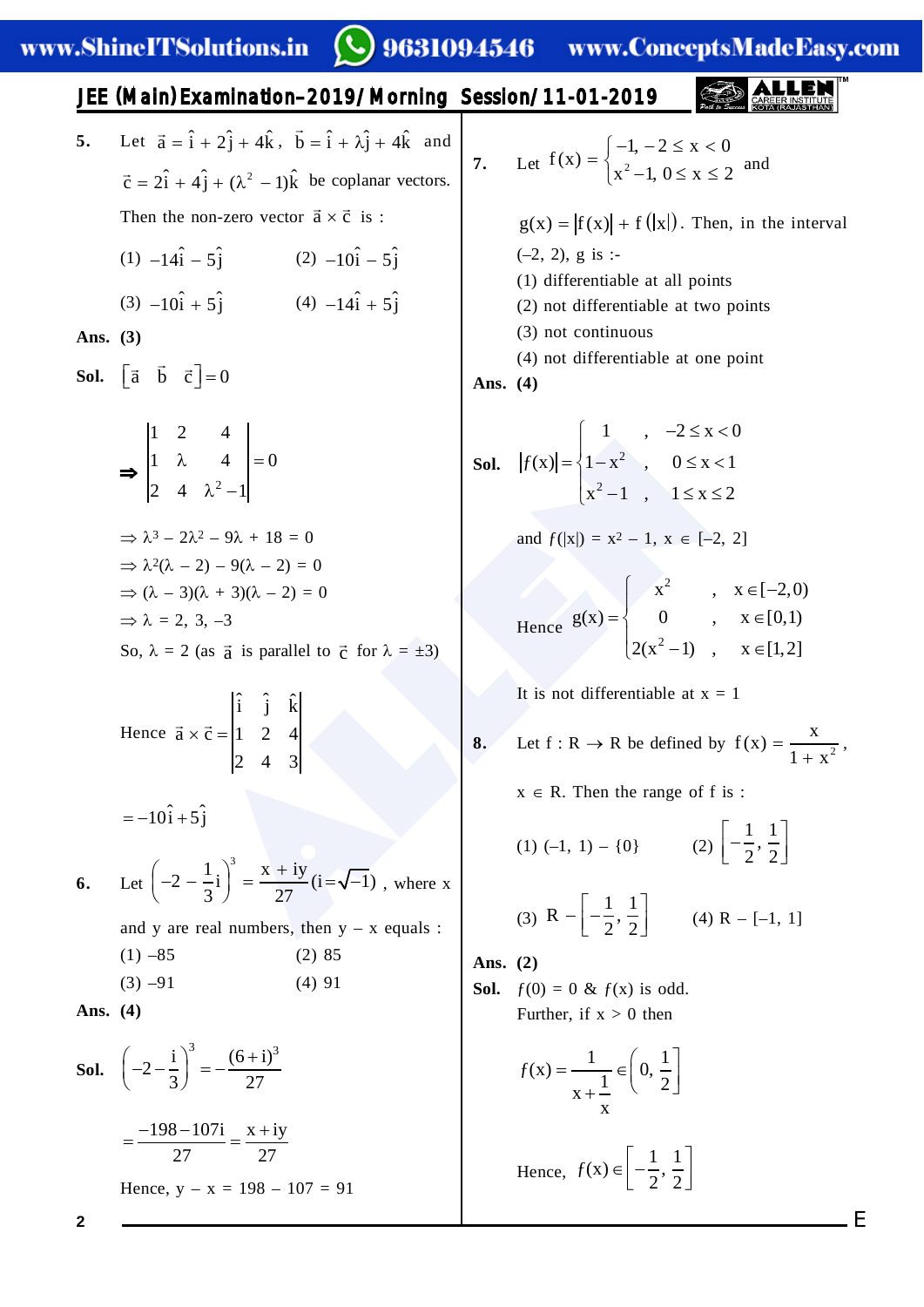# 9631094546 www.ConceptsMadeEasy.com

$$
\sum_{\substack{\longleftarrow\\mathcal{P} \text{ of } \mathcal{E} \text{ for } \mathcal{E} \text{ for } \mathcal{E} \text{ for } \mathcal{E} \text{ for } \mathcal{E} \text{ for } \mathcal{E} \text{ for } \mathcal{E} \text{ for } \mathcal{E} \text{ for } \mathcal{E} \text{ for } \mathcal{E} \text{ for } \mathcal{E} \text{ for } \mathcal{E} \text{ for } \mathcal{E} \text{ for } \mathcal{E} \text{ for } \mathcal{E} \text{ for } \mathcal{E} \text{ for } \mathcal{E} \text{ for } \mathcal{E} \text{ for } \mathcal{E} \text{ for } \mathcal{E} \text{ for } \mathcal{E} \text{ for } \mathcal{E} \text{ for } \mathcal{E} \text{ for } \mathcal{E} \text{ for } \mathcal{E} \text{ for } \mathcal{E} \text{ for } \mathcal{E} \text{ for } \mathcal{E} \text{ for } \mathcal{E} \text{ for } \mathcal{E} \text{ for } \mathcal{E} \text{ for } \mathcal{E} \text{ for } \mathcal{E} \text{ for } \mathcal{E} \text{ for } \mathcal{E} \text{ for } \mathcal{E} \text{ for } \mathcal{E} \text{ for } \mathcal{E} \text{ for } \mathcal{E} \text{ for } \mathcal{E} \text{ for } \mathcal{E} \text{ for } \mathcal{E} \text{ for } \mathcal{E} \text{ for } \mathcal{E} \text{ for } \mathcal{E} \text{ for } \mathcal{E} \text{ for } \mathcal{E} \text{ for } \mathcal{E} \text{ for } \mathcal{E} \text{ for } \mathcal{E} \text{ for } \mathcal{E} \text{ for } \mathcal{E} \text{ for } \mathcal{E} \text{ for } \mathcal{E} \text{ for } \mathcal{E} \text{ for } \mathcal{E} \text{ for } \mathcal{E} \text{ for } \mathcal{E} \text{ for } \mathcal{E} \text{ for } \mathcal{E} \text{ for } \mathcal{E} \text{ for } \mathcal{E} \text{ for } \mathcal{E} \text{ for } \mathcal{E} \text{ for } \mathcal{E} \text{ for } \mathcal{E} \text{ for } \mathcal{E} \text{ for } \math
$$

**9.** The sum of the real values of x for which the middle term in the binomial expansion of

(1) 6 (2) 8 (3) 0 (4) 4

JEE

$$
\left(\frac{x^3}{3} + \frac{3}{x}\right)^8
$$
 equals 5670 is :

**Ans. (3)**

- **Sol.**  $T_5 = {^8C_4} \frac{\lambda}{\gamma} \times \frac{91}{4} =$  $\rm{^{8}C}$   $\rm{x}^{12}$  $T_5 = {}^{8}C_4 \frac{x^{12}}{81} \times \frac{81}{x^4} = 5670$ 81 x  $\Rightarrow$  70x<sup>8</sup> = 5670  $\Rightarrow$  x =  $\pm\sqrt{3}$
- **10.** The value of r for which  ${}^{20}C_{r} {}^{20}C_{0} + {}^{20}C_{r-1} {}^{20}C_{1} + {}^{20}C_{r-2} {}^{20}C_{2} + \dots {}^{20}C_{0} {}^{20}C_{r}$ is maximum, is
	- $(1)$  20  $(2)$  15  $(3)$  11  $(4)$  10
- **Ans. (1)**
- **Sol.** Given sum = coefficient of  $x^r$  in the expansion of  $(1 + x)^{20}(1 + x)^{20}$ , which is equal to  ${}^{40}C_r$ It is maximum when  $r = 20$
- **11.** Let  $a_1, a_2, \dots, a_{10}$  be a G.P. If  $\frac{a_3}{a_3} = 25$  $\frac{3}{1}$ a  $= 25$ , then
	- $\frac{9}{5}$ a<br>a  $rac{a_9}{a_5}$  equals :
	- $(1)$  2(5<sup>2</sup>  $(2)$  4(5<sup>2</sup>)
	- $(3)$  5<sup>4</sup> 4 (4)  $5^3$
- **Ans. (3)**
- **Sol.**  $a_1, a_2, \ldots, a_{10}$  are in G.P., Let the common ratio be r

$$
\frac{a_3}{a_1} = 25 \implies \frac{a_1 r^2}{a_1} = 25 \implies r^2 = 25
$$

$$
\frac{a_9}{a_5} = \frac{a_1 r^8}{a_1 r^4} = r^4 = 5^4
$$

(Main) Examination–2019/Morning Session/11-01-2019

12. If 
$$
\int \frac{\sqrt{1-x^2}}{x^4} dx = A(x) (\sqrt{1-x^2})^m + C
$$
, for

a suitable chosen integer m and a function  $A(x)$ , where C is a constant of integration then  $(A(x))<sup>m</sup>$  equals :

(1) 
$$
\frac{-1}{3x^3}
$$
 (2)  $\frac{-1}{27x^9}$ 

$$
(3) \frac{1}{9x^4} \qquad \qquad (4) \frac{1}{27x^6}
$$

**Ans. (2)**

$$
\frac{1}{3} \text{ of } r \text{ for which}
$$
\n
$$
{}^{20}C_{r-1} {}^{20}C_1 + {}^{20}C_{r-2} {}^{20}C_2 + \dots {}^{20}C_0 {}^{20}C_r
$$
\n
$$
{}^{20}C_{r-1} {}^{20}C_1 + {}^{20}C_{r-2} {}^{20}C_2 + \dots {}^{20}C_0 {}^{20}C_r
$$
\n
$$
{}^{20}C_1
$$
\n
$$
{}^{20}C_1 + {}^{20}C_{r-2} {}^{20}C_2 + \dots {}^{20}C_0 {}^{20}C_r
$$
\n
$$
{}^{20}C_1
$$
\n
$$
{}^{20}C_1 + X^2 {}^{20}C_2 + \dots {}^{20}C_0 {}^{20}C_r
$$
\n
$$
{}^{20}C_1
$$
\n
$$
{}^{20}C_1
$$
\n
$$
{}^{20}C_1 + X^2 {}^{20}C_2 + \dots {}^{20}C_0 {}^{20}C_r
$$
\n
$$
{}^{20}C_1
$$
\n
$$
{}^{20}C_1
$$
\n
$$
{}^{20}C_1
$$
\n
$$
{}^{20}C_1
$$
\n
$$
{}^{20}C_1
$$
\n
$$
{}^{20}C_1
$$
\n
$$
{}^{20}C_2
$$
\n
$$
{}^{20}C_1
$$
\n
$$
{}^{20}C_1
$$
\n
$$
{}^{20}C_2
$$
\n
$$
{}^{20}C_1
$$
\n
$$
{}^{20}C_1
$$
\n
$$
{}^{20}C_1
$$
\n
$$
{}^{20}C_2
$$
\n
$$
{}^{20}C_1
$$
\n
$$
{}^{20}C_1
$$
\n
$$
{}^{20}C_1
$$
\n
$$
{}^{20}C_1
$$
\n
$$
{}^{20}C_1
$$
\n
$$
{}^{20}C_1
$$
\n
$$
{}^{20}C_1
$$
\n

$$
\left(A(x)\right)^{m} = \frac{-1}{27x^{9}}
$$

 $-3x^3$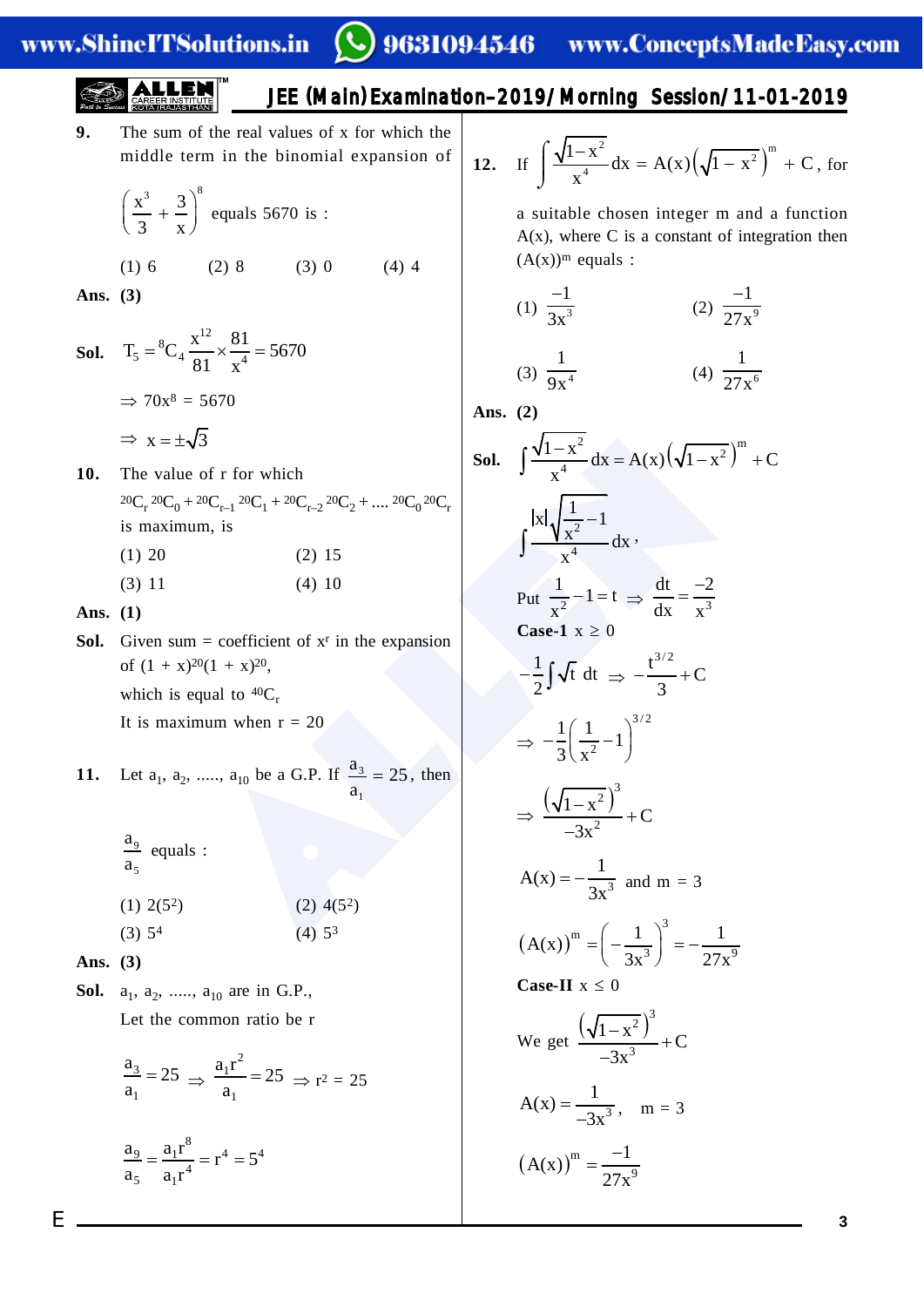### 9631094546

www.ConceptsMadeEasy.com

### JEE (Main) Examination–2019/Morning Session/11-01-2019

**13.** In a triangle, the sum of lengths of two sides is x and the product of the lengths of the same two sides is y. If  $x^2 - c^2 = y$ , where c is the length of the third side of the triangle, then the circumradius of the triangle is :

(1) 
$$
\frac{y}{\sqrt{3}}
$$
 (2)  $\frac{c}{\sqrt{3}}$  (3)  $\frac{c}{3}$  (4)  $\frac{3}{2}y$ 

#### **Ans. (2)**

**Sol.** Given  $a + b = x$  and  $ab = y$ If  $x^2 - c^2 = y \implies (a + b)^2 - c^2 = ab$  $\Rightarrow$   $a^2 + b^2 - c^2 = -ab$  $\Rightarrow$  $\frac{a^2 + b^2 - c^2}{2a} = -\frac{1}{2}$ 2ab 2  $\Rightarrow$  cos C =  $-\frac{1}{2}$ 2  $\Rightarrow$  $\angle C = \frac{2\pi}{2}$ 3  $R = \frac{c}{2 \sin C} = \frac{c}{\sqrt{3}}$ 2

**14.** The value of the integral 2 2  $\frac{\sin^2 x}{\sqrt{2}} dx$  $x$ ]  $1$  $\frac{2}{2}$   $\pi$  2  $\left\lfloor \frac{\mathrm{x}}{\pi} \right\rfloor +$  $\int$ 

> (where [x] denotes the greatest integer less than  ${}^{20}Cr$  or equal to x) is :

(1) 4 (2) 4 – sin4 (3)  $\sin 4$  (4) 0

**Ans. (4)**

**Sol.** 
$$
I = \int_{-2}^{2} \frac{\sin^{2} x}{\left[\frac{x}{\pi}\right] + \frac{1}{2}} dx
$$

$$
I = \int_{0}^{2} \left(\frac{\sin^{2} x}{\left[\frac{x}{\pi}\right] + \frac{1}{2}} + \frac{\sin^{2}(-x)}{\left[-\frac{x}{\pi}\right] + \frac{1}{2}}\right) dx
$$

$$
\left(\left[\frac{x}{\pi}\right] + \left[-\frac{x}{\pi}\right] = -1 \text{ as } x \neq n\pi\right)
$$

$$
I = \int_{0}^{2} \left(\frac{\sin^{2} x}{\left[\frac{x}{\pi}\right] + \frac{1}{2}} + \frac{\sin^{2} x}{-1 - \left[\frac{x}{\pi}\right] + \frac{1}{2}}\right) dx = 0
$$

 $\frac{1}{2}$ <br>  $\frac{1}{2}$ <br>  $\frac{1}{2}$ <br>  $\frac{1}{2}$ <br>  $\frac{1}{2}$ <br>  $\frac{1}{2}$ <br>  $\frac{1}{2}$ <br>  $\frac{1}{2}$ <br>  $\frac{1}{2}$ <br>  $\frac{1}{2}$ <br>  $\frac{1}{2}$ <br>  $\frac{1}{2}$ <br>  $\frac{1}{2}$ <br>  $\frac{1}{2}$ <br>  $\frac{1}{2}$ <br>  $\frac{1}{2}$ <br>  $\frac{1}{2}$ <br>  $\frac{1}{2}$ <br>  $\frac{1}{2}$ <br>  $\frac{1}{2}$ <br>  $2x + 2y + 3z = a$  $3x - y + 5z = b$  $x - 3y + 2z = c$ where a, b, c are non-zero real numbers, has more then one solution, then : (1)  $b - c - a = 0$  (2)  $a + b + c = 0$ (3)  $b + c - a = 0$  (4)  $b - c + a = 0$ **Ans. (1) Sol.**  $P_1$  :  $2x + 2y + 3z = a$  $P_2$ : 3x – y + 5z = b  $P_3: x - 3y + 2z = c$ We find  $P_1 + P_3 = P_2 \Rightarrow a + c = b$ **16.** A square is inscribed inthe circle  $x^{2} + y^{2} - 6x + 8y - 103 = 0$  with its sides parallel to the corrdinate axes. Then the distance of the vertex of this square which is nearest to the origin is :- (1) 13 (2)  $\sqrt{137}$ (3) 6 (4)  $\sqrt{41}$ **Ans. (4)**

**15.** If the system of linear equations

**Sol.** 
$$
R = \sqrt{9 + 16 + 103} = 8\sqrt{2}
$$
  
\nOA = 13  
\nOB =  $\sqrt{265}$   
\nOC =  $\sqrt{137}$   
\nOD =  $\sqrt{41}$   
\n(A)

**17.** Let  $f_k(x) = \frac{1}{k} (\sin^k x + \cos^k x)$  for  $k = 1, 2,$ 

3, .... Then for all  $x \in R$ , the value of  $f_4(x) - f_6(x)$  is equal to :-

(1) 
$$
\frac{5}{12}
$$
 (2)  $\frac{-1}{12}$  (3)  $\frac{1}{4}$  (4)  $\frac{1}{12}$ 

**Ans. (4)**

**Sol.**  $f_4(x) - f_6(x)$  $=\frac{1}{2}(\sin^4 x + \cos^4 x) - \frac{1}{2}(\sin^6 x + \cos^6 x)$  $4 \times 11 \times 10^{10}$  6  $=\frac{1}{4}\left(1-\frac{1}{2}\sin^2 2x\right)-\frac{1}{6}\left(1-\frac{3}{4}\sin^2 2x\right)=\frac{1}{12}$  $4\binom{2}{2}$  6  $4\binom{4}{2}$  12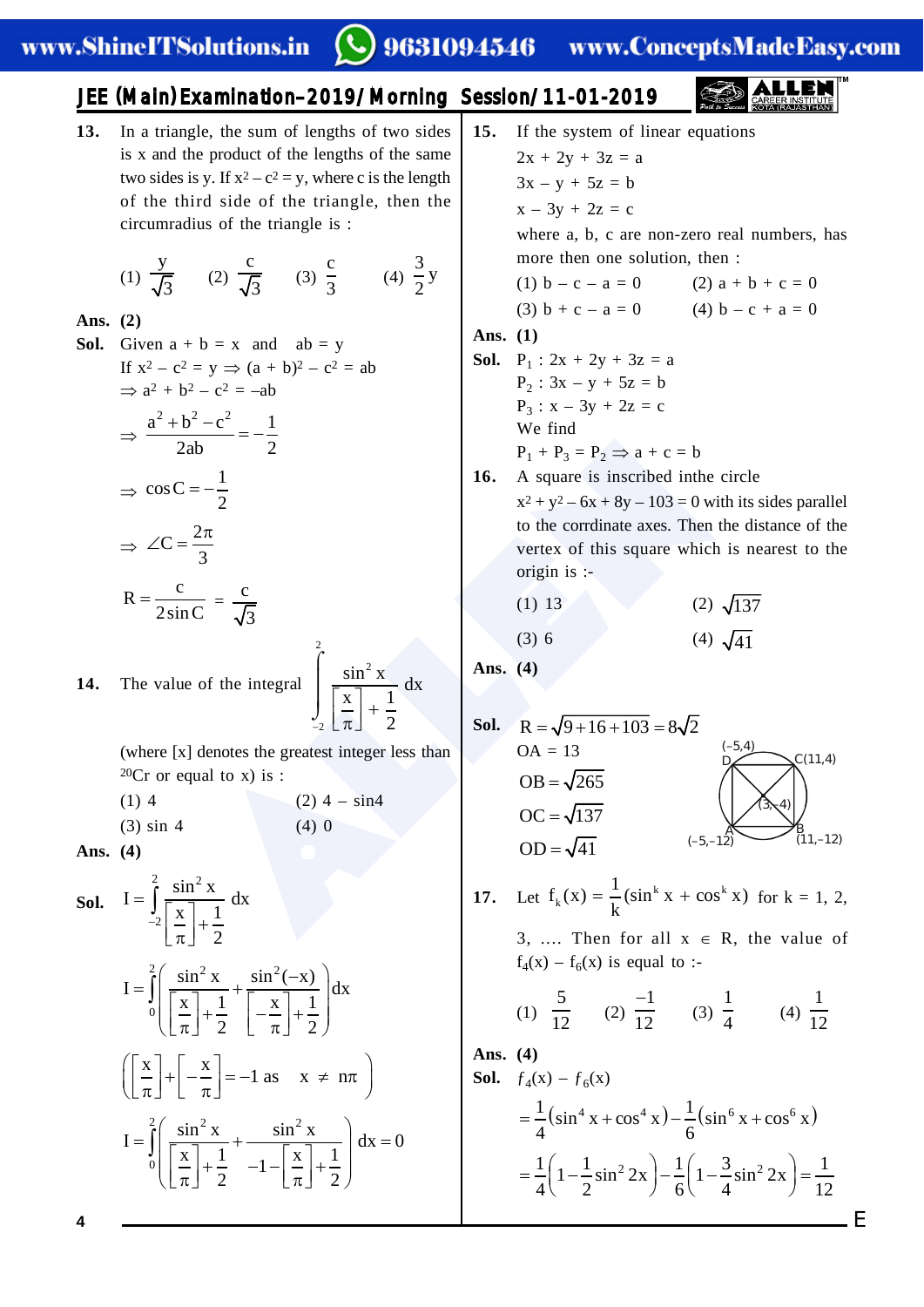# JEE (Main) Examination–2019/Morning Session/11-01-2019

**18.** Let [x] denote the greatest integer less than or equal to x. Then :-

$$
\lim_{x\to 0} \frac{\tan(\pi \sin^2 x) + (\vert x \vert - \sin(x \lfloor x \rfloor))^{2}}{x^2}
$$

- (1) equals  $\pi$
- (2) equals 0
- (3) equals  $\pi + 1$
- (4) does not exist

**Ans. (4)**

**Sol.** R.H.L. = 
$$
\lim_{x \to 0^{+}} \frac{\tan(\pi \sin^{2} x) + (\vert x \vert - \sin(x \vert x \vert))^{2}}{x^{2}}
$$
  
\n
$$
= \lim_{x \to 0^{+}} \frac{\tan(\pi \sin^{2} x) + x^{2}}{x^{2}}
$$
\n
$$
= \lim_{x \to 0^{+}} \frac{\tan(\pi \sin^{2} x) + x^{2}}{(\pi \sin^{2} x)} + 1 = \pi + 1
$$
\n**20.** If  $x \log_{e}(\log_{e} x) - x^{2} + y^{2} = 4(y > 0)$  at  $x = e$  is equal to :  
\n
$$
= \lim_{x \to 0^{+}} \frac{\tan(\pi \sin^{2} x) + 1}{(\pi \sin^{2} x)} + 1 = \pi + 1
$$
\n
$$
= \lim_{x \to 0^{+}} \frac{\tan(\pi \sin^{2} x) + (-x + \sin x)^{2}}{(\pi \sin^{2} x)} + 1 = \pi + 1
$$
\n
$$
= \lim_{x \to 0^{+}} \frac{\tan(\pi \sin^{2} x) + (-x + \sin x)^{2}}{x^{2}}
$$
\n
$$
= \lim_{x \to 0^{+}} \frac{\tan(\pi \sin^{2} x) \cdot \pi \sin^{2} x}{\pi \sin^{2} x} + (-1 + \frac{\sin x}{x})^{2} \Rightarrow \pi
$$
\n
$$
= \lim_{x \to 0^{+}} \frac{\tan(\pi \sin^{2} x) \cdot \pi \sin^{2} x}{\pi \sin^{2} x} + (-1 + \frac{\sin x}{x})^{2} \Rightarrow \pi
$$
\n
$$
= \lim_{x \to 0^{+}} \frac{(\pi \sin^{2} x) \cdot \pi \sin^{2} x}{\pi \sin^{2} x} + (-1 + \frac{\sin x}{x})^{2} \Rightarrow \pi
$$
\n
$$
= \lim_{x \to 0^{+}} \frac{(\pi \sin^{2} x) \cdot \pi \sin^{2} x}{\pi \sin^{2} x} + (-1 + \frac{\sin x}{x})^{2} \Rightarrow \pi
$$
\n
$$
= \lim_{x \to 0^{+}} \frac{(\pi \cos^{2} x) \cdot \pi \sin^{2} x}{\pi \sin^{2} x} + (-1 + \frac{\sin x}{x})^{2} \Rightarrow \pi
$$

$$
= \lim_{x \to 0^+} \frac{\tan(\pi \sin^2 x)}{(\pi \sin^2 x)} + 1 = \pi + 1
$$

L.H.L. = 
$$
\lim_{x \to 0^-} \frac{\tan(\pi \sin^2 x) + (-x + \sin x)^2}{x^2}
$$

 $(as x \rightarrow 0^- \Rightarrow [x] = -1)$ 

$$
\lim_{x \to 0+} \frac{\tan(\pi \sin^2 x)}{\pi \sin^2 x} \cdot \frac{\pi \sin^2 x}{x^2} + \left(-1 + \frac{\sin x}{x}\right)^2 \Rightarrow \pi
$$

 $R.H.L. \neq L.H.L.$ 

- **19.** The direction ratios of normal to the plane through the points  $(0, -1, 0)$  and  $(0, 0, 1)$  and making an anlge  $\frac{\pi}{4}$  with the plane y-z+5=0 are:  $(1)$   $2\sqrt{3}$ , 1,  $-1$ (2) 2,  $\sqrt{2}$ ,  $-\sqrt{2}$ 
	- $(3)$  2,  $-1$ , 1
	- $(4) \sqrt{2}$ , 1, -1

**Ans. (2, 4)**

**Sol.** Let the equation of plane be  
\n
$$
a(x - 0) + b(y + 1) + c(z - 0) = 0
$$
\nIt passes through (0,0,1) then  
\n
$$
b + c = 0
$$
...(1)  
\nNow,  $g = \pi$  and  $a(0) + b(1) + c(-1)$ 

Now 
$$
\cos \frac{\pi}{4} = \frac{a(0) + b(1) + c(-1)}{\sqrt{2}\sqrt{a^2 + b^2 + c^2}}
$$

 $\Rightarrow$  a<sup>2</sup> = -2bc and b = -c

we get 
$$
a^2 = 2c^2
$$

$$
\Rightarrow a = \pm \sqrt{2} c
$$

 $\Rightarrow$  direction ratio (a, b, c) =  $(\sqrt{2}, -1, 1)$  or

$$
\left(\sqrt{2},1,-1\right)
$$

**20.** If  $x\log_e(\log_e x) - x^2 + y^2 = 4(y > 0)$ , then  $\frac{dy}{dx}$ at  $x = e$  is equal to :

(1) 
$$
\frac{e}{\sqrt{4 + e^2}}
$$
  
(2) 
$$
\frac{(1 + 2e)}{2\sqrt{4 + e^2}}
$$
  
(3) 
$$
\frac{(2e - 1)}{2\sqrt{4 + e^2}}
$$
  
(4) 
$$
\frac{(1 + 2e)}{\sqrt{4 + e^2}}
$$

**Ans. (3)**

**Sol.** Differentiating with respect to x,

$$
x \cdot \frac{1}{\ln x} \cdot \frac{1}{x} + \ln(\ln x) - 2x + 2y \cdot \frac{dy}{dx} = 0
$$
  
at  $x = e$  we get
$$
1 - 2e + 2y \frac{dy}{dx} = 0 \implies \frac{dy}{dx} = \frac{2e - 1}{2y}
$$

$$
\implies \frac{dy}{dx} = \frac{2e - 1}{2\sqrt{4 + e^2}} \text{ as } y(e) = \sqrt{4 + e^2}
$$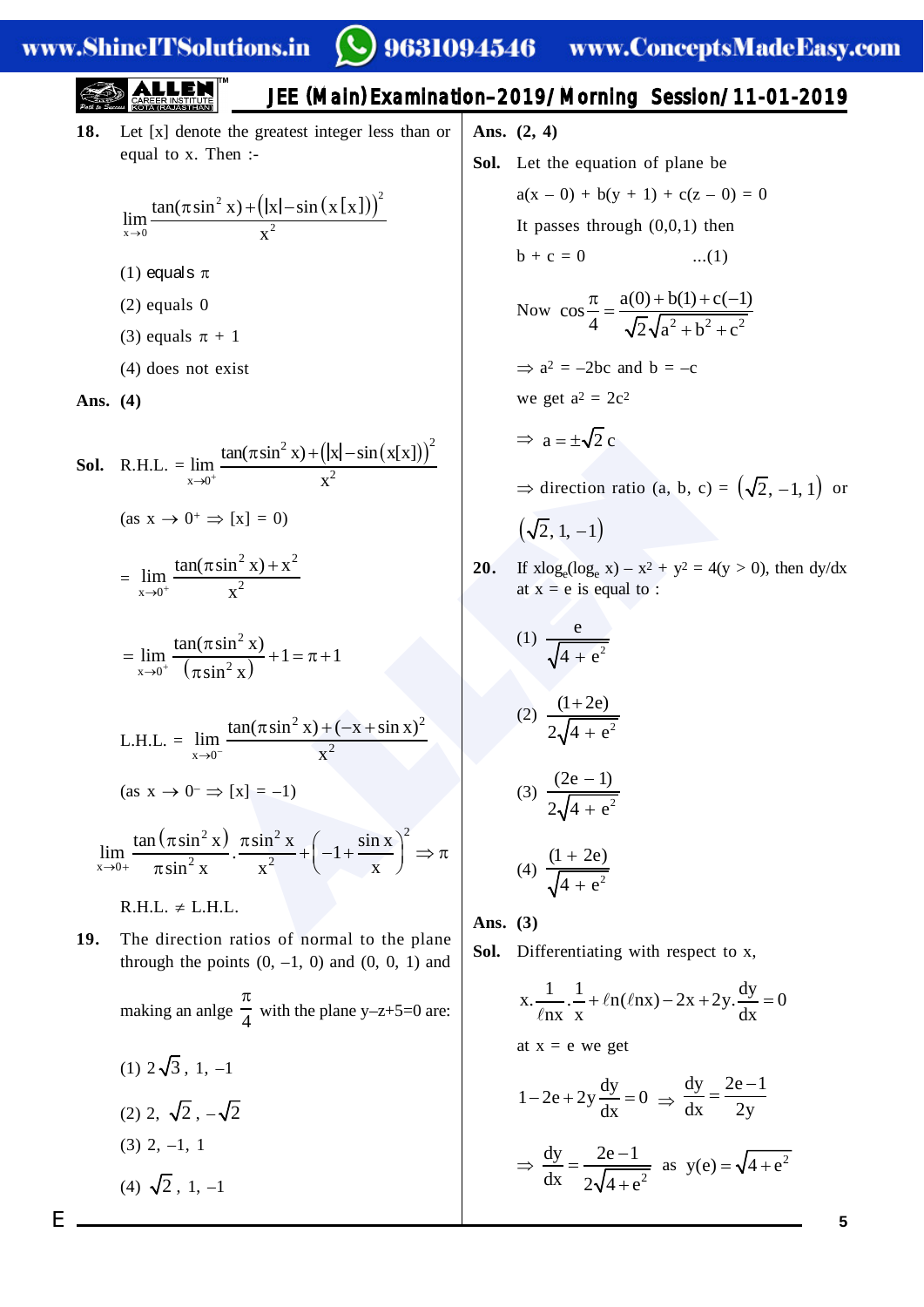# JEE (Main) Examination–2019/Morning Session/11-01-2019

**21.** The straight line  $x + 2y = 1$  meets the coordinate axes at A and B. A circle is drawn through A, B and the origin. Then the sum of perpendicular distances from A and B on the tangent to the circle at the origin is :

$$
(1) \frac{\sqrt{5}}{4}
$$

(2) 
$$
\frac{\sqrt{5}}{2}
$$

- $(3)$   $2\sqrt{5}$
- (4)  $4\sqrt{5}$
- **Ans. (2)**



Equation of circle

$$
(x-1)(x-0) + (y-0)\left(y-\frac{1}{2}\right) = 0
$$

$$
\Rightarrow x^2 + y^2 - x - \frac{y}{2} = 0
$$

Equation of tangent of origin is  $2x + y = 0$ 

$$
\ell_1 + \ell_2 = \frac{2}{\sqrt{5}} + \frac{1}{2\sqrt{5}}
$$

$$
= \frac{4+1}{2\sqrt{5}} = \frac{\sqrt{5}}{2}
$$

**22.** If q is false and  $p \wedge q \leftrightarrow r$  is true, then which one of the following statements is a tautology?

$$
(1) (p \vee r) \rightarrow (p \wedge r)
$$

- (2)  $p \vee r$
- (3)  $p \wedge r$

$$
(4)(p \wedge r) \rightarrow (p \vee r)
$$

### **Ans. (4)**

**Sol.** Given q is F and  $(p \land q) \leftrightarrow r$  is T  $\Rightarrow$  p  $\land$  q is F which implies that r is F  $\Rightarrow$  q is F and r is F  $\Rightarrow$  (p  $\land$  r) is always F  $\Rightarrow$  (p  $\land$  r)  $\rightarrow$  (p  $\lor$  r) is tautology.

**23.** If y(x) is the solution of the differential equation

$$
y(x)
$$
 is the solution of the differential eqe

$$
\frac{dy}{dx} + \left(\frac{2x+1}{x}\right)y = e^{-2x}, x > 0,
$$

where 
$$
y(1) = \frac{1}{2}e^{-2}
$$
, then :

(1)  $y(x)$  is decreasing in  $(0, 1)$ 

(2) y(x) is decreasing in 
$$
\left(\frac{1}{2}, 1\right)
$$

(3) 
$$
y(\log_e 2) = \frac{\log_e 2}{4}
$$

$$
(4) \ y(\log_e 2) = \log_e 4
$$

Ans. 
$$
(2)
$$

**Sol.** 
$$
\frac{dy}{dx} + \left(\frac{2x+1}{x}\right)y = e^{-2x}
$$

I.F. = 
$$
e^{\int \left(\frac{2x+1}{x}\right)dx} = e^{\int \left(2+\frac{1}{x}\right)dx} = e^{2x+\ell nx} = e^{2x} \cdot x
$$

So, 
$$
y(xe^{2x}) = \int e^{-2x} x e^{2x} + C
$$

$$
\Rightarrow xye^{2x} = \int x dx + C
$$

$$
\Rightarrow 2xye^{2x} = x^2 + 2C
$$

It passess through  $\left(1, \frac{1}{2}e^{-2}\right)$  we get  $C = 0$ 

\$//(1 2x xe y 2 dy 1 2x e 2x 1 dx 2 ƒ(x) is decreasing in § · ¨ ¸ © ¹ <sup>1</sup> , 1 2 2 log 2<sup>e</sup> e e log 2 e y log 2 2 e 1 log 2 8

**6**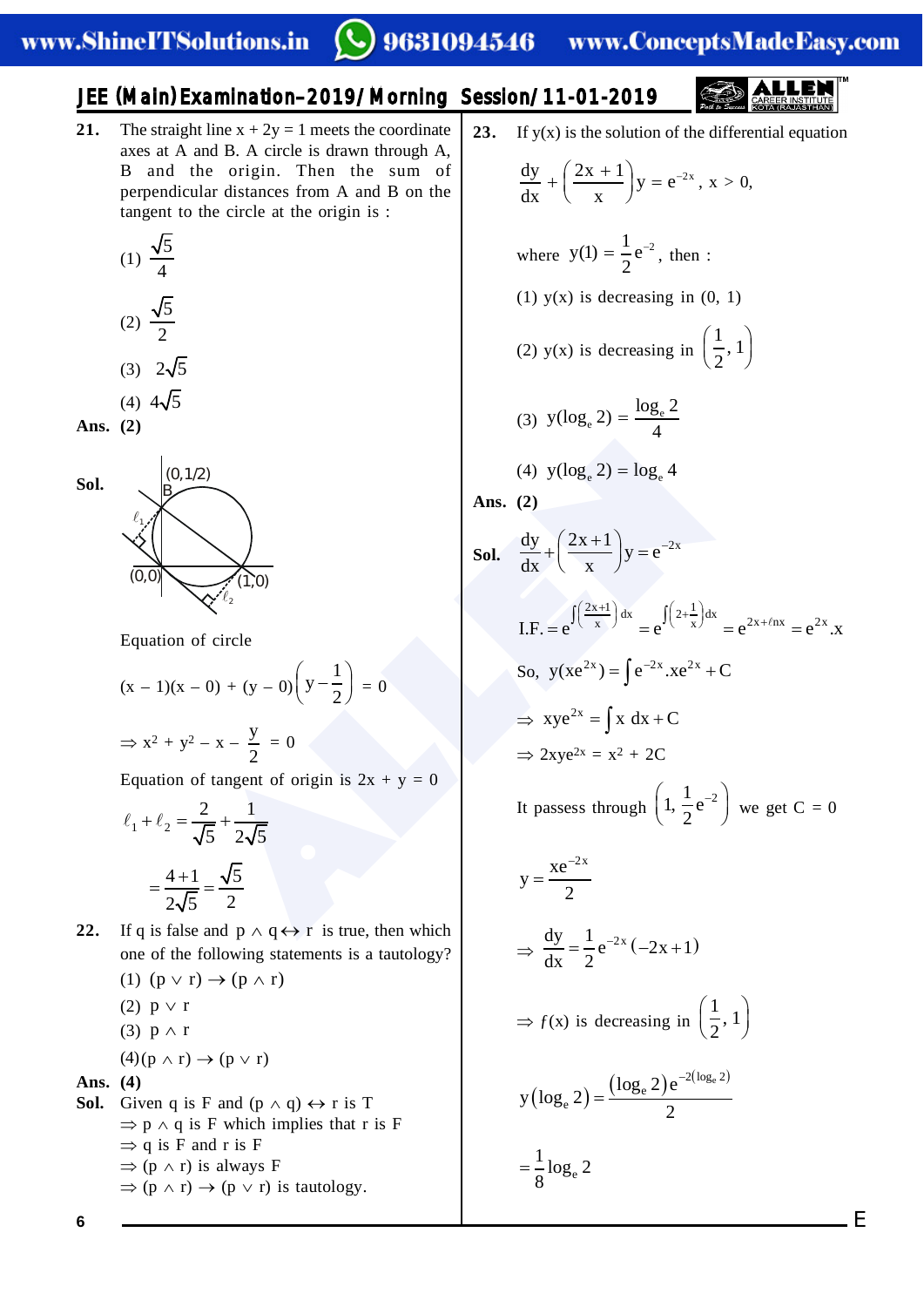www.ShineITSolutions.in

# JEE (Main) Examination–2019/Morning Session/11-01-2019

- + 256 = 0 is cube of the other root,<br>
(2) 100 (3) -300 (4) 144<br>
+ 256 = 0 ;  $x = \alpha$ ,  $\alpha^3$ <br>  $\frac{56}{81} \Rightarrow \alpha = \pm \frac{4}{3}$ <br>
=  $\alpha + \alpha^3 = \pm \frac{100}{27}$ <br>
80<br>
with equal radii are intersecting at<br>
(0, 1) and (0, -1). The tangent at **24.** The maximum value of the function  $f(x) = 3x^3 - 18x^2 + 27x - 40$  on the set  $S = \{x \in R : x^2 + 30 \le 11x\}$  is : (1) 122 (2)  $-222$  $(3)$  –122 (4) 222 **Ans. (1) Sol.**  $S = \{x \in R, x^2 + 30 - 11x \le 0\}$  $= \{x \in R, 5 \le x \le 6\}$ Now  $f(x) = 3x^3 - 18x^2 + 27x - 40$  $\Rightarrow$   $f'(x) = 9(x - 1)(x - 3)$ , which is positive in [5, 6]  $\Rightarrow$  f(x) increasing in [5, 6] Hence maximum value =  $f(6) = 122$ **25.** If one real root of the quadratic equation  $81x^2 + kx + 256 = 0$  is cube of the other root, then a value of k is  $(1) -81$  (2) 100 (3) –300 (4) 144 **Ans. (3) Sol.**  $81x^2 + kx + 256 = 0$ ;  $x = \alpha, \alpha^3$  $\Rightarrow \alpha^4 = \frac{256}{\alpha}$ 81  $\Rightarrow \alpha = \pm \frac{4}{3}$ Now  $-\frac{k}{81} = \alpha + \alpha^3 = \pm \frac{100}{27}$  $\Rightarrow k = \pm 300$
- **26.** Two circles with equal radii are intersecting at the points  $(0, 1)$  and  $(0, -1)$ . The tangent at the point (0, 1) to one of the circles passes through the centre of the other circle. Then the distance between the centres of these circles is :
	- $(1)$  1

(3) 
$$
2\sqrt{2}
$$

**Ans. (4)**

Sol. In  $\triangle$ APO





 $(2) \sqrt{2}$ 

 $(4)$  2

So distance between centres =  $\sqrt{2} r = 2$ 

**27.** Equation of a common tangent to the parabola  $y^2 = 4x$  and the hyperbole  $xy = 2$  is : (1)  $x + 2y + 4 = 0$ (2)  $x - 2y + 4 = 0$ 

- (3)  $x + y + 1 = 0$
- (4)  $4x + 2y + 1 = 0$
- **Ans. (1)**
- **Sol.** Let the equation of tangent to parabola

$$
y^2 = 4x
$$
 be 
$$
y = mx + \frac{1}{m}
$$

It is also a tangent to hyperbola  $xy = 2$ 

$$
\Rightarrow x \left( mx + \frac{1}{m} \right) = 2
$$

$$
\Rightarrow x^2m + \frac{x}{m} - 2 = 0
$$

$$
D = 0 \Rightarrow m = -\frac{1}{2}
$$

So tangent is  $2y + x + 4 = 0$ 

**28.** The plane containing the line  $\frac{x-3}{2} = \frac{y+2}{1} = \frac{z-1}{2}$ 2  $-1$  3  $\frac{-3}{2} = \frac{y+2}{-1} = \frac{z-3}{3}$ 

and also containing its projection on the plane

 $2x + 3y - z = 5$ , contains which one of the following points ?

 $(1)$   $(2, 0, -2)$   $(2)$   $(-2, 2, 2)$  $(3)$   $(0, -2, 2)$   $(4)$   $(2, 2, 0)$ 

**Ans. (1)**

**Sol.** The normal vector of required plane

$$
= (2\hat{i} - \hat{j} + 3\hat{k}) \times (2\hat{i} + 3\hat{j} - \hat{k})
$$
  
= -8\hat{i} + 8\hat{j} + 8\hat{k}

So, direction ratio of normal is  $(-1, 1, 1)$ So required plane is  $-(x-3)+(y+2)+(z-1)=0$  $\Rightarrow$  -x + y + z + 4 = 0

Which is satisfied by  $(2, 0, -2)$